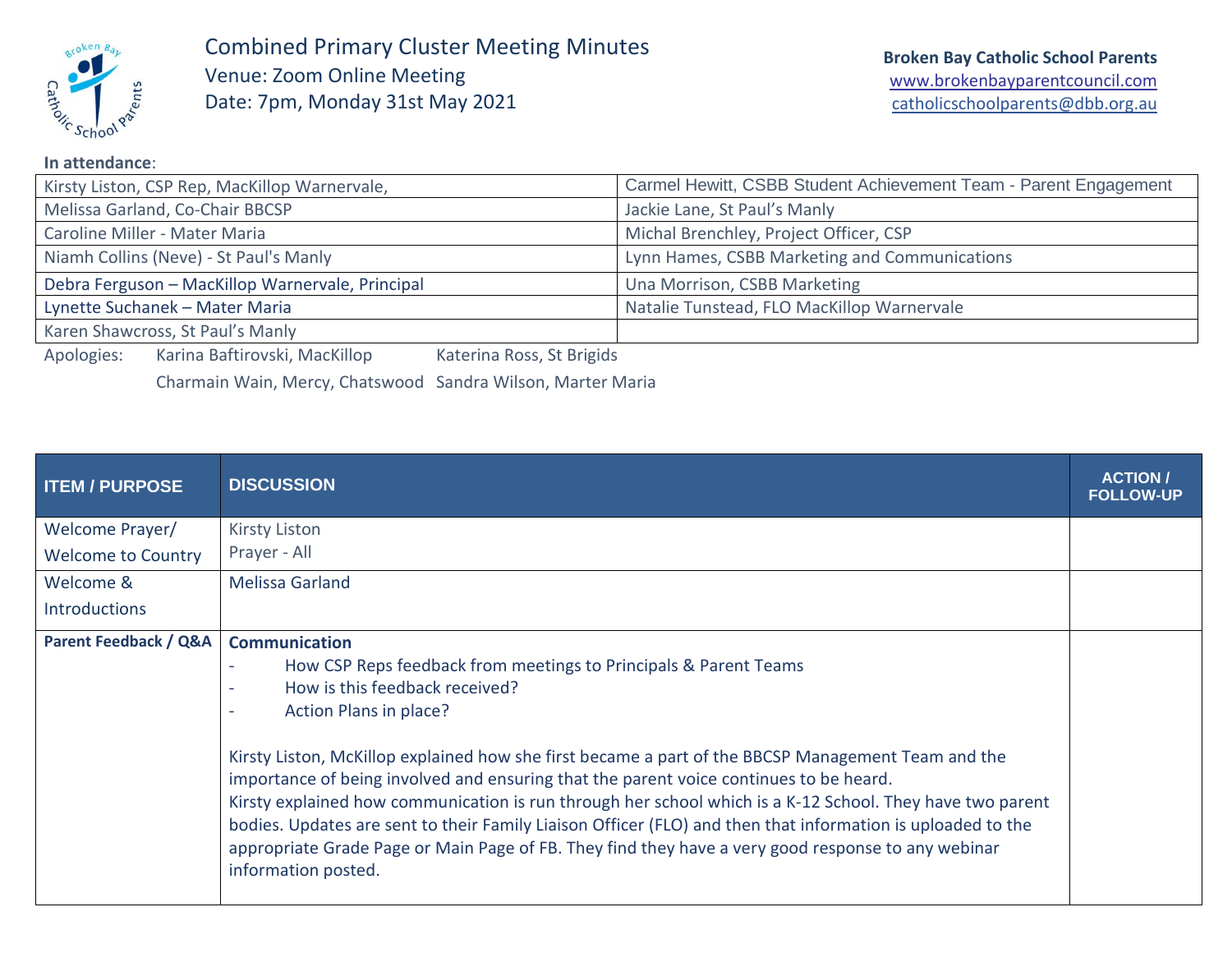Lynette Suchanek, Mater Maria – Her school reports back each term to the P&F Meetings & she includes the BBCSP minutes. Their P&F then discusses the ideas that come from the BBCSP Meeting's and see if they can incorporate any of them within their school plans.

Melissa Garland, St Peter's – They take information from Parent Meetings / BBCSP Meetings back to the Principal and has a discussion. They also have a Parent Network Page on the school website.

Niamh Collins, St Paul's Manly – Some parents are not on FB, so information is not getting through to some. Compass is school to parent information at St Paul's.

St Paul's also has Year FB Pages which are moderated by the school and two Parents of the school. This is used for parent-to-parent communication/ information sharing. The school also does repost information on each of these pages also from the school FB Page

Natalie Tunstead, (FLO) MacKillop, Warnervale: Compass is their primary source of communication, "one stop shop" and they are continuously trying to get more parents to use Compass.

Carmel, Different Audiences, different ways of communicating. There will be more opportunity to individualise information for students. FB is good for two-way communication. Rebecca Barrell is putting together a Communication Processes Document as mark of her Marketing Role and will share once complete.

Kirsty Liston, MacKillop: FB is a more informal way of communicating and Compass is formal and sometime parents feel a little intimidated by using this method.

Lynette Suchanek, Mater Maria: It would be great of Compass had a page added for Parent Engagement that Parents Teams could access and add information to. Their school has FB Pages for Years 7-9.

Caroline Miller, Mater Maria, Warriewood: How can they go about having an opt in / opt out option for sharing contact information amongst parents? Parents in Year 7 really want to be able to share and reconnect with each other.

Kirsty Liston, MacKillop, Warnervale: There seems to be a perception that because things haven't been able to happen before, they can't now. But why not?

Confidentiality.

Debra Fergussion – MacKillop Warnervale, Principal: There is a big difference in primary & secondary in numbers. Biggest problems is using Compass.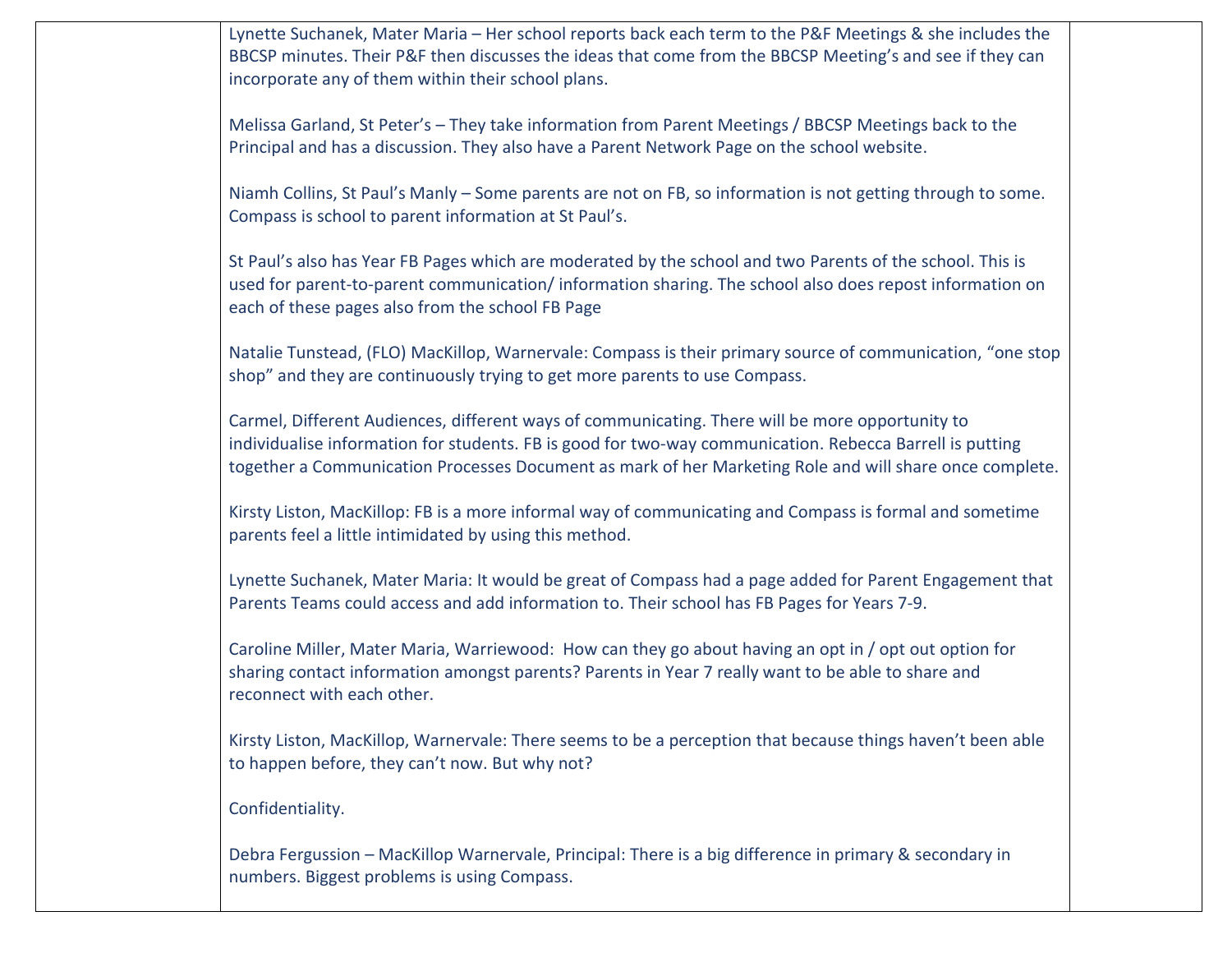Carmel suggested maybe sharing contact details in smaller groups.

Natalie Tunstead, FLO MacKillop Warnervale: Member numbers are much larger in high school than primary and there are a lot more fathers. They only had FB pages set up to Year 10 but there was such a demand for Year 11 & 12 to also set up pages.

Kirsty Liston, MacKillop, Warnervale: Feels that to get through to the parents, you need to go through the kids.

Carmel, link engagement to learning. Flipping Community Engagement. Get social through engagement & learning.

Natalie Tunstead, (FLO) MacKillop, Warnervale: Parent Engagement Activity – Parents came in and the students took the lessons "A day in the life of Me at School"

Melissa Garland, St Peter's, Tuggerah: Asked Jo Spek if the Spirituality Days could be more of a regular activity, maybe once a month in High Schools, similar to a Mother's Circle.

Debra Ferguson – MacKillop Warnervale, Principal: The idea of these Spirituality Days has been coming up and she thinks that schools would really apricate these.

Carmel, Evangelisation / Wellbeing also the sustainability project seems to work well.

Kirsty Liston, MacKillop, Warnervale: Maybe targeting Years 5 & 6 students as well so they bring the enthusiasm through.

What about grouping schools together for these spirituality days?

Jo Spek: The CSBB is running a pilot at St Brigids – growth / mindset / prayer

## **How Reconnecting to our school communities**

- Sharing of ideas for reconnecting families and P&F activities in COVID times
- How does your school connect with your community?
- What Community Events is your school connected to?
- Ideas for building community other than fundraising /working bees etc.

Carmel shared o the previous night's meeting Danielle Charman, from Our Lady of Good Counsel Forestville thought of different ways of engagement opportunities through COVID and they came up with reinventing the 'Dead Spaces' within the school and started up a sustainable garden which has in turn engaged the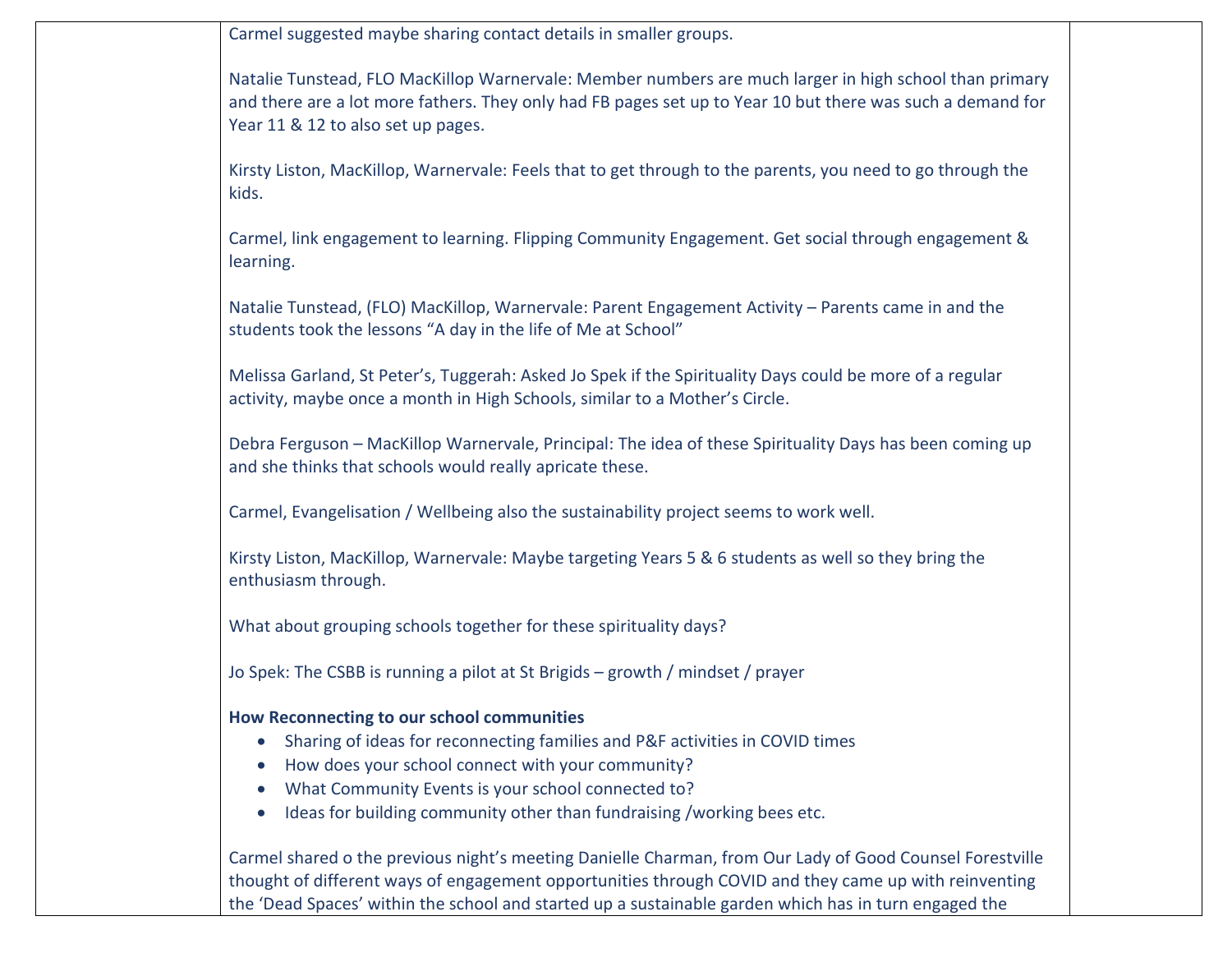|                               | teachers and students.<br>They went from only having two garden beds to now having ten and have also applied for a Stephanie<br>Alexander Grant. Another idea they came up with was for Mother's Day by flipping the giving The Mothers<br>& students packed up bathroom packs and delivered them to the Woman's Shelter in Manly. It's given a<br>refocus on Community building.<br>Niamh Collins, St Paul's Manly: They held a Year 8 Gathering at the Harbord Hilton. Both the Principal & VP<br>attended along with a couple of additional teachers. Had really good feedback from the evening with approx.<br>24 parents attend.<br>Points from discussion<br>Communication to all parents that there is an event / occasion happening to ensure inclusivity<br>۰<br>How do we encourage parents at different levels?<br>Need more frequent events<br>Karen Shawcross, St Paul's Manly: They are running a Mentor Program and using Compass parents can view<br>how the boys are learning in Years 7-10. This then can create the conversation at home. Every teacher has<br>students assigned to them. They have not introduced in Year 11 & 12.<br>Melissa Garland, St Peter's Tuggerah: They have had problems with Compass and the information not been<br>entered.<br>Karen Shawcross, St Paul's Manly: They are using Compass to its full capability (as much as they can for the<br>moment) so as not having to use paper / notes.<br>Debra Fergussion - MacKillop Warnervale, Principal: Reinforces that you need to let your Principals know<br>things that are happening in your schools.<br>Michal Brenchley, CSP Project Officer: Teachers are all going to have to ensure that they are loading all the<br>student's information into Compass on a regular basis as this is where 'Project Galileo" is going to be sourcing<br>all the "Student on a Page" information from. |  |
|-------------------------------|------------------------------------------------------------------------------------------------------------------------------------------------------------------------------------------------------------------------------------------------------------------------------------------------------------------------------------------------------------------------------------------------------------------------------------------------------------------------------------------------------------------------------------------------------------------------------------------------------------------------------------------------------------------------------------------------------------------------------------------------------------------------------------------------------------------------------------------------------------------------------------------------------------------------------------------------------------------------------------------------------------------------------------------------------------------------------------------------------------------------------------------------------------------------------------------------------------------------------------------------------------------------------------------------------------------------------------------------------------------------------------------------------------------------------------------------------------------------------------------------------------------------------------------------------------------------------------------------------------------------------------------------------------------------------------------------------------------------------------------------------------------------------------------------------------------------------------------------------------------------------------------------|--|
|                               | St Leo's held a meeting re 'new modelling and they had approx. 120 parents tune in.                                                                                                                                                                                                                                                                                                                                                                                                                                                                                                                                                                                                                                                                                                                                                                                                                                                                                                                                                                                                                                                                                                                                                                                                                                                                                                                                                                                                                                                                                                                                                                                                                                                                                                                                                                                                            |  |
| <b>CSP Chairperson Report</b> | Minutes from Term 1 meetings<br><b>Action points</b><br>All Marketing Positions have been filled within the Central Coast Cluster, and campaigns are<br>$\blacksquare$<br>underway. Una commented that all Primary Schools now have a dedicated Marketing Officer, with a<br>total of 21 roles filled. Some of these roles are filled by staff already employed by the schools.                                                                                                                                                                                                                                                                                                                                                                                                                                                                                                                                                                                                                                                                                                                                                                                                                                                                                                                                                                                                                                                                                                                                                                                                                                                                                                                                                                                                                                                                                                                |  |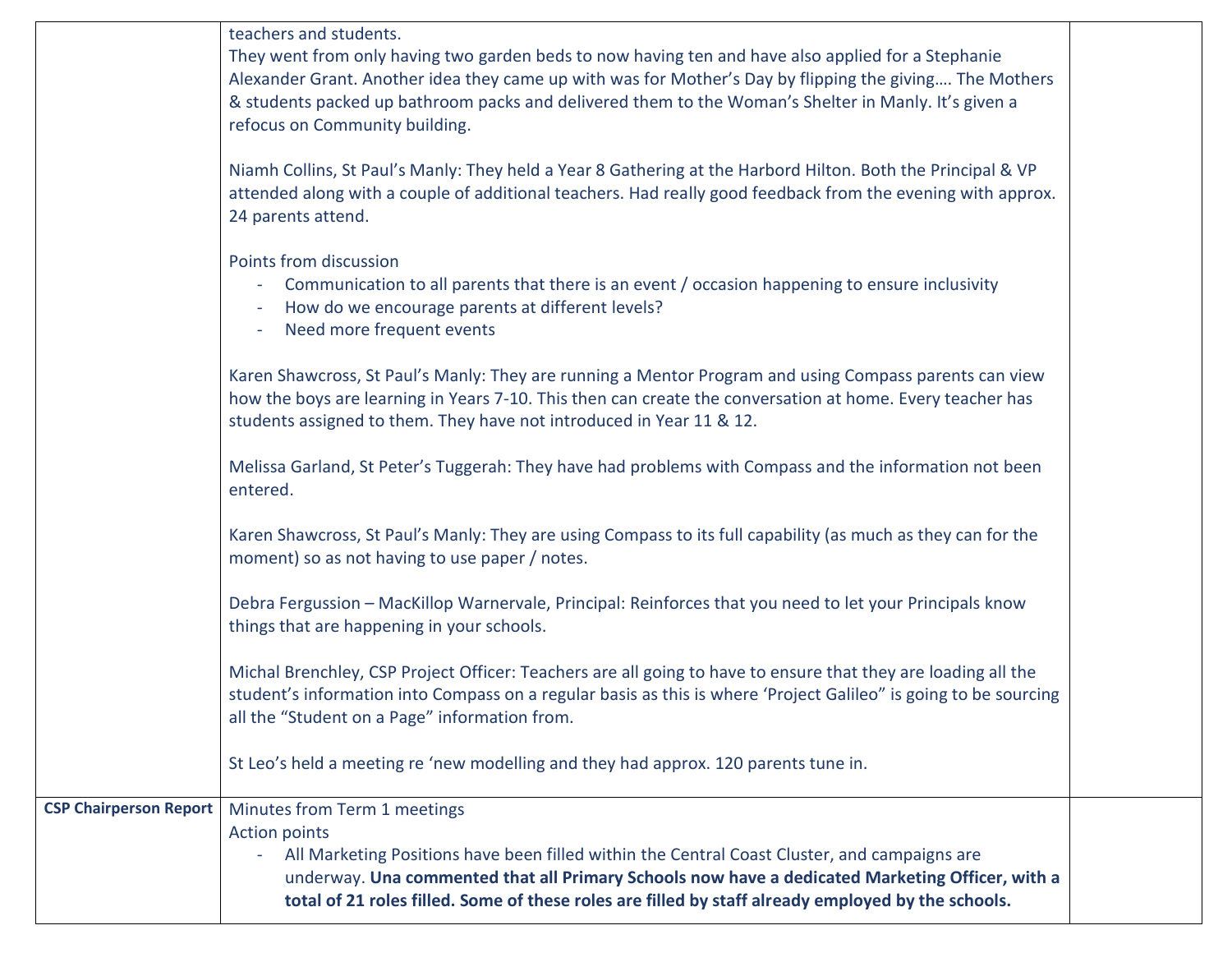|                     | To date there has been a 30% rise in attendance at the Open Days.<br>To distribute clear guidelines for COVID Restrictions within Broken Bay and Principals to be consistent<br>across the Diocese. Carmel noted that by the time this was followed up, restrictions had eased.<br>What / Where / How Can Parent Engagement Take Place in 2021?<br>$\overline{\phantom{a}}$<br>How can Year 1 and new Kindy families be welcomed during COVID restrictions - covered below                                                                                                                                                                                                                                                                                                                                                                                                                                                                                                                                                                                                                                                                                                                                            |  |
|---------------------|-----------------------------------------------------------------------------------------------------------------------------------------------------------------------------------------------------------------------------------------------------------------------------------------------------------------------------------------------------------------------------------------------------------------------------------------------------------------------------------------------------------------------------------------------------------------------------------------------------------------------------------------------------------------------------------------------------------------------------------------------------------------------------------------------------------------------------------------------------------------------------------------------------------------------------------------------------------------------------------------------------------------------------------------------------------------------------------------------------------------------------------------------------------------------------------------------------------------------|--|
|                     | <b>Financial update</b><br>Carmel spoke briefly about the new finance structure that the BBCSP is going to run under. Historically the<br>BBCSP has been supported by a levy paid by each BB Family of \$6 which is collected by the CSBB and once<br>every year the levy has been transferred into the account of the BBCSP. This levy has been used to cover:<br><b>BBCSP Project Officer Wages</b><br>Grants payable to Parent Teams for Engagement<br><b>Speakers</b><br>Leadership Evening etc.                                                                                                                                                                                                                                                                                                                                                                                                                                                                                                                                                                                                                                                                                                                  |  |
|                     | The BBCSP Finances will now all run directly through the CSBB, so the BBCSP will be responsible now for<br>putting a Budget forward to the CSBB.                                                                                                                                                                                                                                                                                                                                                                                                                                                                                                                                                                                                                                                                                                                                                                                                                                                                                                                                                                                                                                                                      |  |
|                     | There was a little hesitation at first as some thought this new process may cause the BBCSP to lose some of<br>our control over what we can do for our cause.                                                                                                                                                                                                                                                                                                                                                                                                                                                                                                                                                                                                                                                                                                                                                                                                                                                                                                                                                                                                                                                         |  |
|                     | This new process will release us from having to have a Treasurer and being released from being Audited.                                                                                                                                                                                                                                                                                                                                                                                                                                                                                                                                                                                                                                                                                                                                                                                                                                                                                                                                                                                                                                                                                                               |  |
| <b>BBCSP Update</b> | <b>BBCSP Project Update</b>                                                                                                                                                                                                                                                                                                                                                                                                                                                                                                                                                                                                                                                                                                                                                                                                                                                                                                                                                                                                                                                                                                                                                                                           |  |
|                     | <b>Wellbeing</b><br>Kirsty / Melissa gave debrief on the meeting which was held at the CSBB on 20 <sup>th</sup> April with Christine<br>Rheinberger & Melissa Quig from the CSBB Student Wellbeing Team<br>Teri was able to Zoom in briefly and Michal & Carmel were also in attendance.<br>Christine & Melissa both gave an overview of what had, was and is happening from the CSBB side and<br>explained the structure of how / what policies are in place regarding Wellbeing in a whole.<br>They explained that the CSBB has a Pastoral Care and Wellbeing Policy in place, but this acts more as a<br>guideline so as that schools can they write their own as every school is different.<br>The BBCSP expressed that parents were very unaware of all that was happening in the schools and it would<br>be very helpful if more information could be sent out to the BBCS so we could help communicate and that<br>schools themselves need to communicate more with parents and explain the policies and guidelines that they<br>have in place.<br>Both Christine & Melissa were very open to listening to what the BBCSP had to say and were concerned<br>about the lack of communication within some schools |  |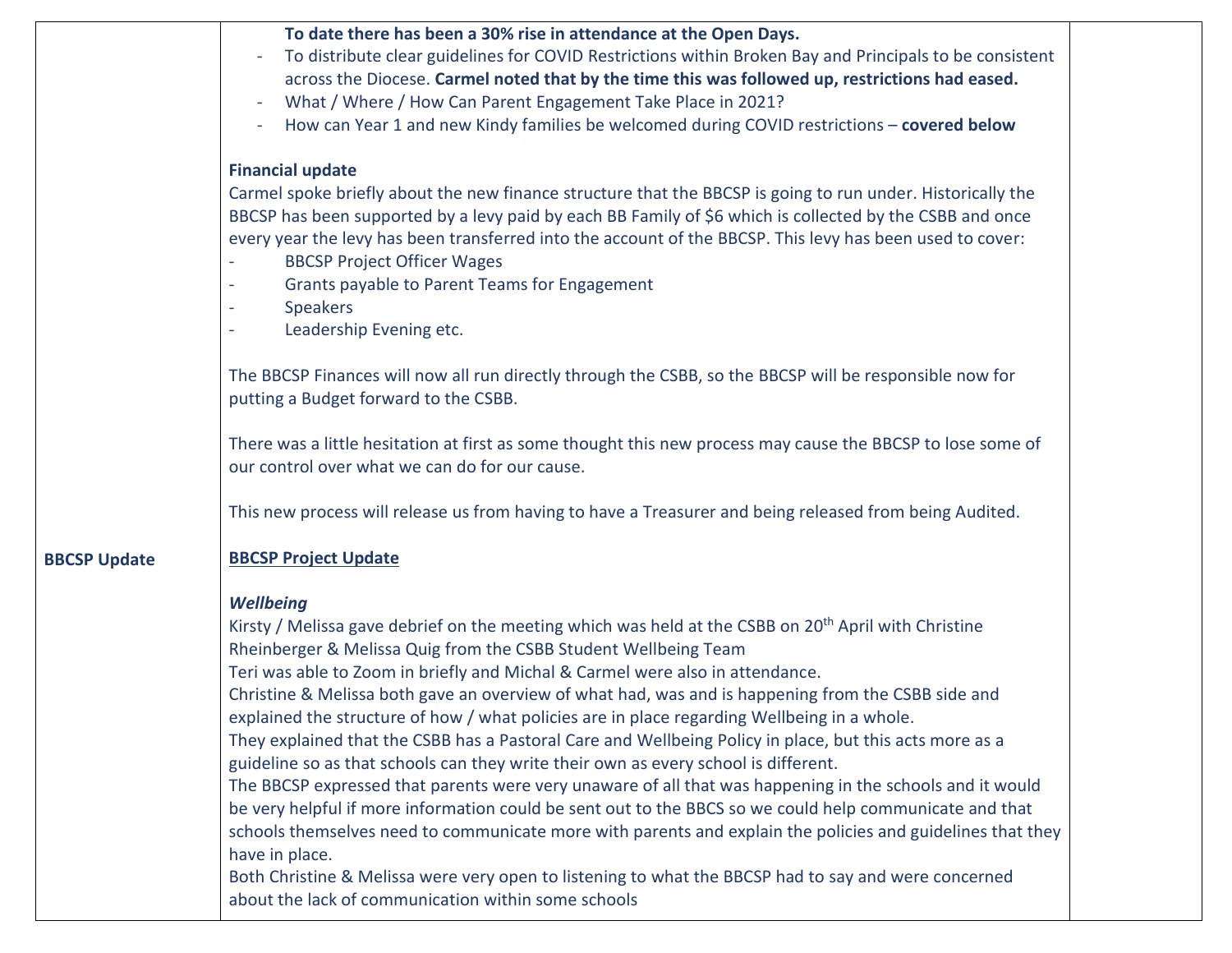Mental Health First Aid came up and although courses have been run for school staff etc, it's not practical to expect parents to be able to complete the course, but maybe there is another shorter version something like Safe TALK that we could investigate.

Pastoral Care & Student Wellbeing Policy link was posted in the chat for attendees to download <https://www.csodbb.catholic.edu.au/the-parent-hub/wellbeing-at-home-2/>

# *P&F/Advisory Teams Modelling*

Review of Governance / Guidelines & New Modelling of P&F 's / Parent Teams Moving from a fundraising focus to more of an engagement of community focus

## **Leadership Evening**

Wednesday 16th June 2021, Pennant Hills light supper / sweet treat / tea & coffee **Discussion** New governance / structure Workshop within the groups Parent Voice / inclusivity Partnerships and Engagement Try Booking<https://www.trybooking.com/BRBEQ>

# **Parent Forums – Towards 2025** Tuesday 27th July 2021

To provide Parents with information and support around the new Towards 2025 Strategy Action Points Pennant Hills Base but will have zoom links available so parent teams can gather in groups and join in the discussions.

Sweet treat / tea & coffee

### *Inclusive Communities*

Kirsty gave an overview of the low numbers on the Management Team and gave her experiences of how she was introduced to the Team and became a member.

The question was asked of how the possibility of a new Management Team structure / different levels of Teams for specific projects was received. Attendees of the meeting were very positive of this possible new structure / format and feedback that this way members can contribute without feeling they are locked in. Kirsty also empahsied that new Inclusive voices need to be a part of the team, so we are representing the whole of the Broken ty and variety of members – male / female / nationalities / need to have different perspectives for us to be able to represent the Clusters.

Caroline Miller, Mater Maria, Warriewood: Can we utilise Compass to place an "ad"?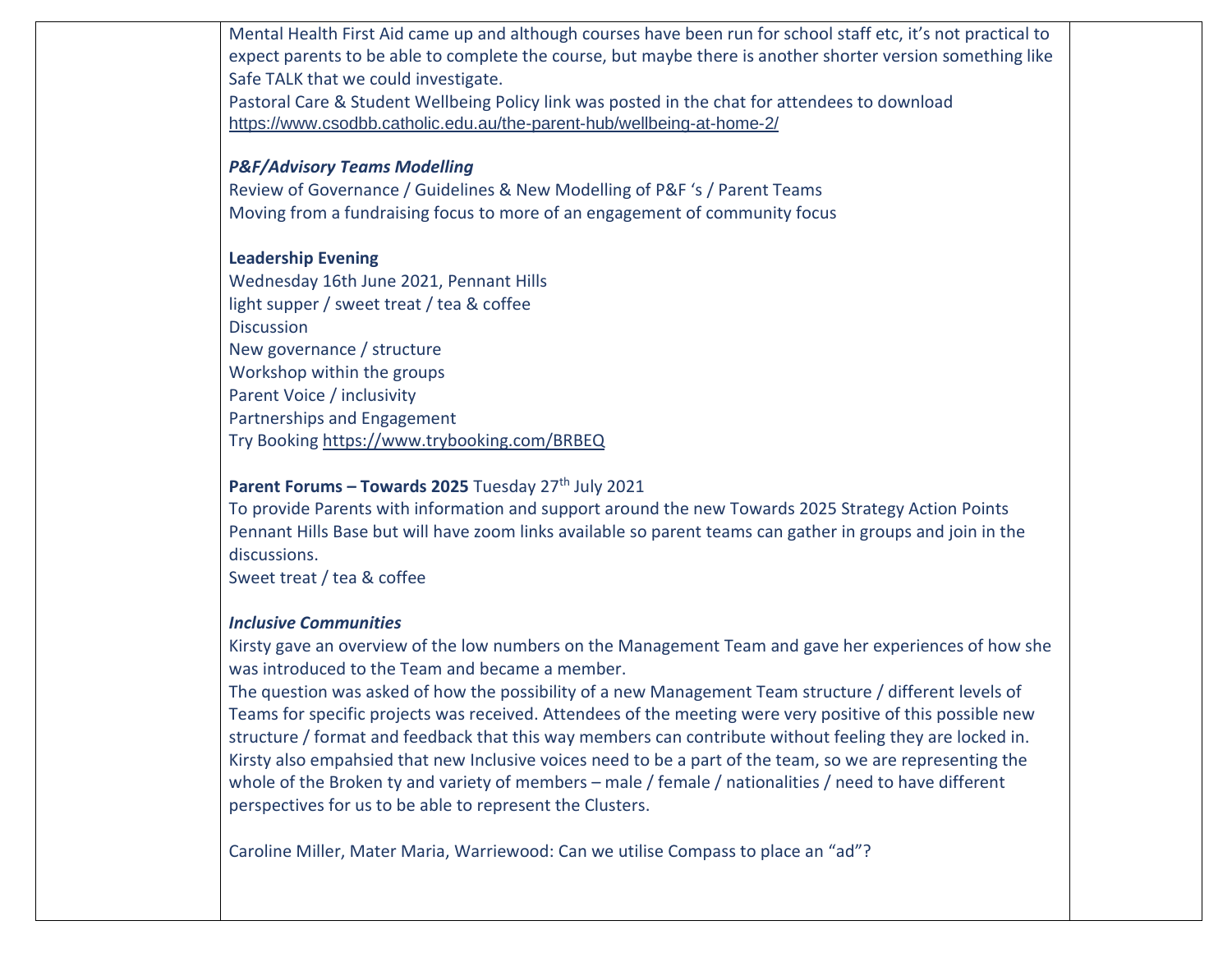| Summary was given from the Q&A Sessions and Action items which came from the Sessions.<br><b>Strategy and Action Lists</b><br><b>Facility Management</b><br>Progress Reports / Fact Sheets to be written in Term 2 school holidays<br>$\sim$<br><b>Parent Group Email Address</b><br>Process to be written<br><b>Fundraising</b><br>Fact sheet to be written and distributed                                                                                                                                                                                                                                                                                                                                                                                                                                                                                                                                                                                                                                                                                                      |                    |
|-----------------------------------------------------------------------------------------------------------------------------------------------------------------------------------------------------------------------------------------------------------------------------------------------------------------------------------------------------------------------------------------------------------------------------------------------------------------------------------------------------------------------------------------------------------------------------------------------------------------------------------------------------------------------------------------------------------------------------------------------------------------------------------------------------------------------------------------------------------------------------------------------------------------------------------------------------------------------------------------------------------------------------------------------------------------------------------|--------------------|
| Kirsty Liston, CCSP Alternate Rep: updated the meeting on the Roger O'Sullivan Award.<br>The awards are based on Building partnerships between home and school to enhance the learning outcomes<br>of students.<br>A community initiative implemented that focuses on family, school, and community collaboration.<br>A focus on faith formation, the school curriculum, student wellbeing, or any combination of the three.<br>The initiative may have commenced in 2021 or be an ongoing project & the award is a \$4,000 grant to<br>further the winning initiative.<br>All NSW/ACT Diocesan and member Congregational school communities are eligible to enter.<br>Applications may be completed by Parents and Friends Associations (or similar bodies), individual schools or<br>clusters of schools.                                                                                                                                                                                                                                                                       |                    |
| <b>Digital Enablement</b><br>A Parent feedback session regarding "Project Galileo" was held with a few members of the BBCSP<br>Management Team and a few selected CSP Reps on Wednesday 19th May.<br>The evening was facilitated by Robert Peers, Workstream Lead Digital Enablement and a two Consultants<br>from EY (Ernst Young). The session was about Project Galileo - CSBB Unified Data Platform (Student on a Page<br>for Broken Bay Catholic School Parents)<br>The session was very interesting and excited the parents that were involved of the possibilities of the future<br>availability of information / communication.<br><b>Pathway Officers</b><br>Each Secondary School now has a Pathways Officers. The Pathways Group will be running a Parents night<br>"Future Proofing"<br><b>Parent Retreat</b><br>Friday 30th July 9.30am - 2pm at St Joseph's Spirituality Centre, Kincumber.<br>https://www.trybooking.com/events/landing?eid=762454&<br>Lynn Hames, CSBB Marketing and Communications - The CSBB are at the first stage of being able to facilitate |                    |
|                                                                                                                                                                                                                                                                                                                                                                                                                                                                                                                                                                                                                                                                                                                                                                                                                                                                                                                                                                                                                                                                                   | online enrolments. |